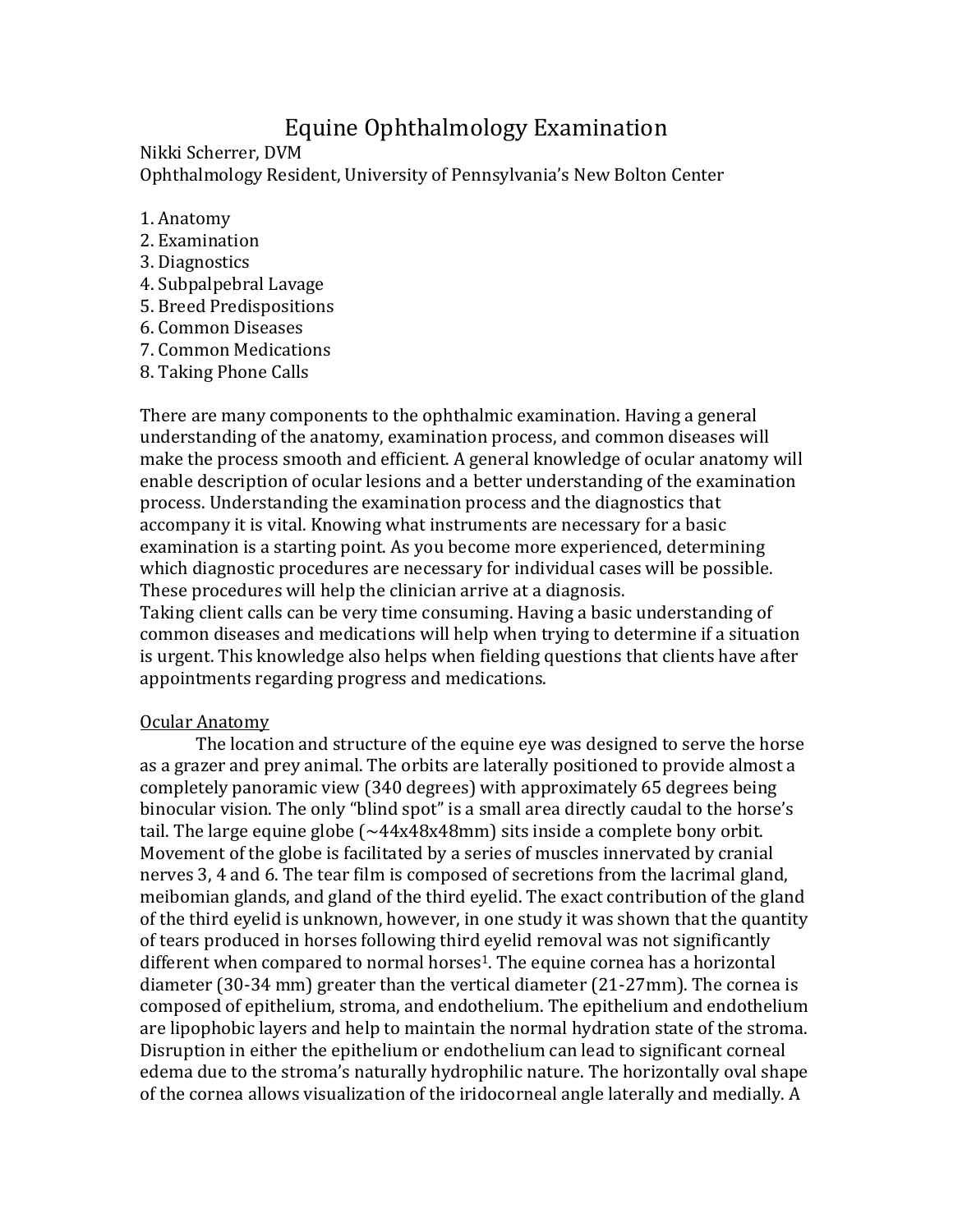prominent feature of the equine uvea is the corpora nigra, which are cystic extensions of the posterior iris epithelium along the dorsal pupil margin. The horse has a paurangiotic retinal vasculature pattern. This means that the choroid is responsible for supplying nutrition to the majority of the retina. The tapetum spans the dorsal half of the fundus and is typically a yellow-green color. In this area end-on choroidal capillaries can be seen and these are known as the Stars of Winslow.

1. Williams RD, Manning JP, Peiffer RL, Jr, 1979. The Schirmer tear test in the equine: normal values and the contribution of the gland of the nictitating membrane. J Equine Med Surg 3, 117-119.

#### **Examination**

A proper ophthalmic examination starts with observation. Horses that have been previously examined or medicated can be sensitized to people near their head. For this reason, a more accurate interpretation of blepharospasm will be possible from a distance, preferably from outside of the stall. Observation from a closer distance will allow evaluation of facial and globe symmetry. Palpation can be used to investigate any asymmetry noted and to characterize the texture and sensitivity of the globe. Retropulsion is performed by pushing the globe back into the orbit through closed lids. It is important to note that this should not be performed if there is any threat of globe rupture. Resistance to retropulsion suggests the presence of a retrobulbar mass. Retropulsion of the contralateral eye can provide a baseline for the individual patient. This technique can be used to help distinguish between changes in globe size and globe position (e.g. exophthalmos which would be associated with abnormal retropulsion and buphthalmos which would be associated with normal retropulsion). Lastly, when retropulsion of the globe is performed the third eyelid is displaced within the orbit and therefore passively elevates to cover the globe. Retropulsion is an essential part of any examination to allow close examination of the third eyelid for abnormalities. This is especially true in horses with a lack of pigmentation around the eye. Lack of a third eyelid is important to note because it raises the suspicion of prior neoplasia. There are multiple published reports of squamous cell carcinoma metastasis months to years after third eyelid removal and therefore this is something that a potential buyer should be made aware of.

Epiphora or ocular discharge may not be active so it is important to look for evidence of previous discharge such as facial staining. Reflexes and responses should be evaluated after the initial observation. The menace response is commonly used in vision evaluation, however, it is important to keep in mind that vision and the menace responses are not directly related. If there is a question regarding an animal's vision a maze test can be performed. This involves obstacles that the horse is encouraged to walk through or guide around. Completion of the menace response requires an intact visual and motor cortex, including cranial nerves II (optic nerve) and VII (facial nerve)<sup>1</sup>. Keep in mind that this is a protective response that is learned and may not be present in animals less than 2 weeks. To perform this test the veterinarian should touch the periocular area once or twice to first stimulate the palpebral reflex. This should be followed by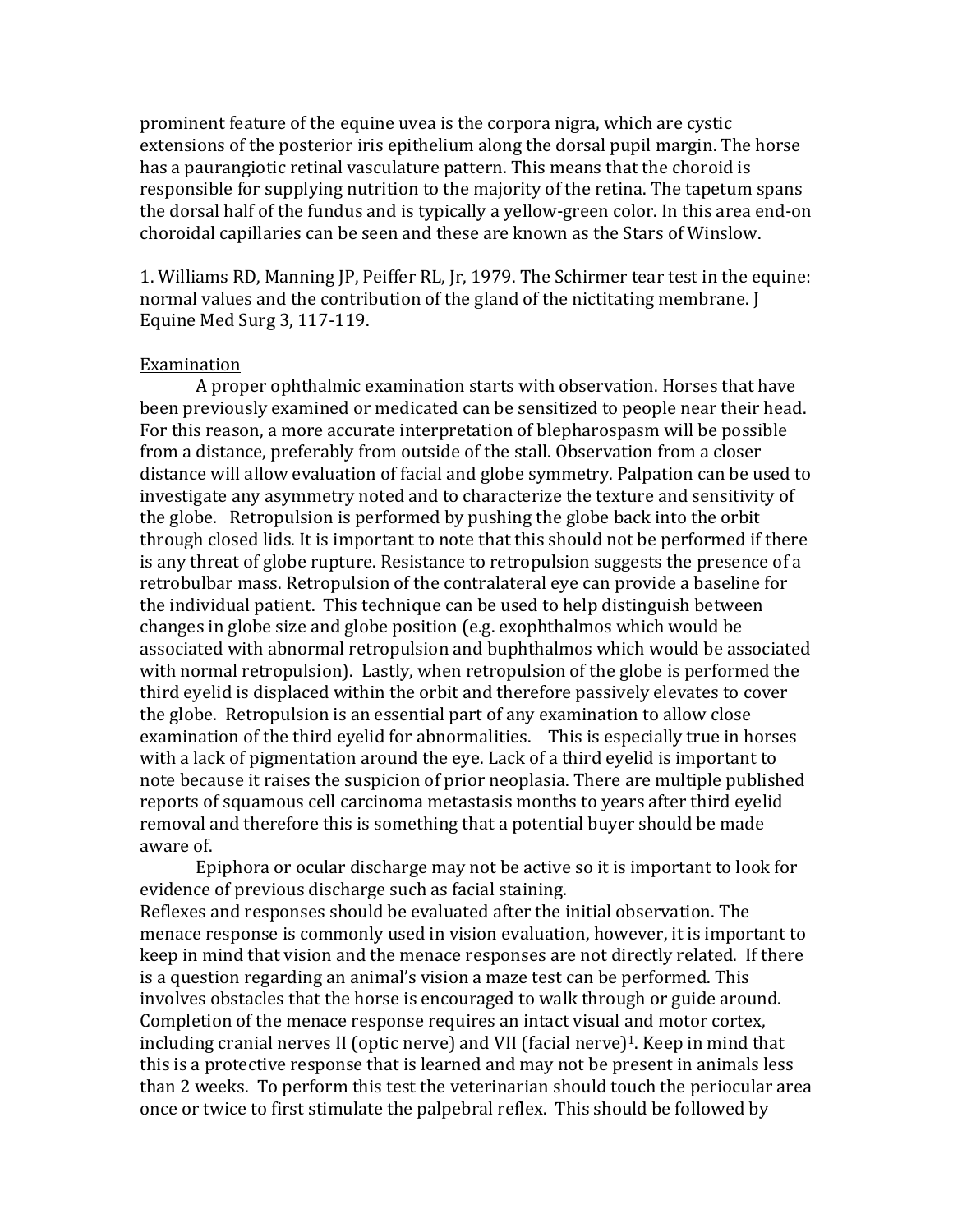movements that create visible motion without creating stimulation of aural or tactile senses. The menace response should be evaluated throughout the horse's monocular visual field. For the horse this extends approximately 150 degrees (starting directly behind the horse) leaving a small section perpendicular to the forehead that requires binocular vision. The dazzle reflex is a very simple test that, similar to the menace response, evaluates the function of the retina, CN II, and CN VII. When a focal light source is directed towards the eye the horse should respond by blinking. After vision is fully assessed the focal light source is used to evaluate pupil size and pupillary light reflexes. Pupil symmetry can be evaluated by standing approximately six feet in front of the horse with a focal light directed at the center of the horse's head to visualize both tapetal reflexes simultaneously. The normal horse pupil is round when dilated and oval shaped when constricted with the horizontal axis being longer than the vertical axis. After pupil symmetry is evaluated pupillary light reflexes should be evaluated individually. This is done by directing the focal light into each eye from approximately 2-3 centimeters. When the light is directed into one eye both pupils should constrict (direct/indirect response). It is normal for the equine pupil to respond slowly with vertical movement being more noticeable than horizontal movement. The palpebral reflex is stimulated when the medial or lateral canthus is touched. A normal response is complete closure of the eyelids. Failure of this reflex occurs if there is damage to either the trigeminal (CN V) or facial nerve (CN VII) or if the eyelids are unable to close properly (Ex: trauma). Incomplete lid closure for any reason can lead to predispose the horse to exposure keratopathy and other related consequences.

Following evaluation of the ocular reflexes and responses, examination of the globe is performed. A dark area of the barn is ideal for this stage of the examination; towels can be used to cover windows. If a barn is unavailable, the examination can be performed in the evening to provide a better examination environment. The compliant patient is usually achieved after some amount of sedation; rarely a patient allows complete examination without chemical restraint. Horses with ocular pain are generally less willing to be examined. The most common drugs used are alpha 2 agonists (xylazine, detomidine). Xylazine has a shorter duration of action but it is generally sufficient for ophthalmic examination. In addition an auriculopalpebral nerve block can be performed to further facilitate examination. This blocks motor innervation to the upper lid (a branch of the facial nerve) and allows the lid to be opened with ease.

Generally examination is easiest if started on the less painful eye. There is no strict order of examination, however, the order should be consistent for each individual examiner so as to not miss important abnormalities. Most frequently the examination begins with the adnexa. This is best done with a direct focal light. Common abnormalities are tumors (sarcoids, squamous cell carcinoma) and tarsal margin irregularities.

Purkinje-Sanson reflections can be used to examine the cornea, anterior chamber, iris, and lens. Reflections can be used to examine the clarity and location of any abnormalities. Opacities can be further investigated with the use of slit lamp biomicroscopy. Transillumination can be used to evaluate the anterior chamber by directing a focal beam at a 45 degree angle to the corneal surface. This method of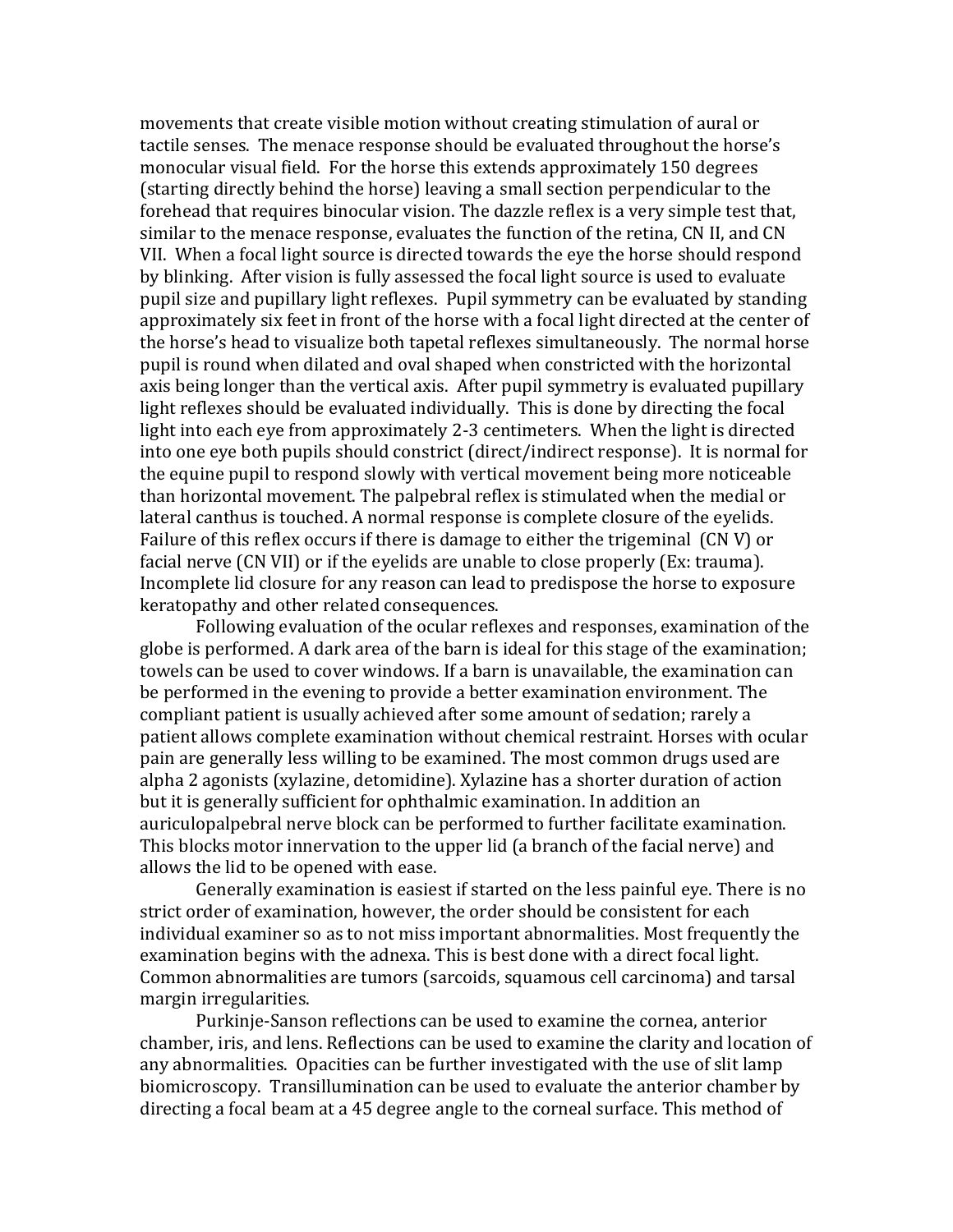observation will allow for evaluation of cells within the anterior chamber (aqueous flare). Corpora nigra cysts are seen frequently in horses but their clinical significance is very difficult to determine. Corpora nigra atrophy is generally associated with uveitis episodes, but is rarely the only uveitis change. Iris hyperpigmentation is another change generally associated with uveitis episodes. Persistent pupillary membranes are a common finding in horses and have no known clinical significance. To evaluate the entire lens pharmacological dilation is necessary. 1% tropicamide is most commonly used because it is effective in 20-30 minutes and has a shorter duration  $(-4-8 \text{ hours})$  than atropine<sup>2</sup>. All cataracts have the possibility of progression; cataract characteristics can help determine the likelihood of progression. Cataracts can be classified according to etiology (primary, secondary), age of onset (developmental, senile), stage of maturity (incipient, immature, mature, hypermature), and location. Age of onset and etiology may be difficult to determine without a complete history. Developmental cataracts are the result of abnormal growth during embryogenesis and are commonly nonprogressive or very slowly progressive cataracts. Common developmental cataracts are seen at the anterior/posterior suture line and within the nucleus. The nucleus is the first part of lens to form in utero and therefore these cataracts are generally congenital. Senile cataracts are a form of nuclear cataracts generally seen in horses greater than 20 years old; it is important to differentiate these from nuclear sclerosis. Nuclear sclerosis does not cause vision loss or interference with the tapetal reflection. The equator is the most metabolically active portion of the lens so cataracts in this location tend to be progressive, especially if vacuolation is also seen.

The horse's fundus can be imaged using either direct or indirect ophthalmoscopy and ideally should be examined with both techniques. Indirect ophthalmoscopy requires a focal light source and handheld lens. This techniques provides a wide field of view, however, the image visualized is upside down and backwards. Conversely, direct ophthalmoscopy (diopter wheel set at 0 to -3) provides an upright with a very magnified view (approximately 15 times that of indirect ophthalmoscopy). Either technique can recognize important abnormalities such as retinal detachment, optic nerve atrophy, or chorioretinitis. The nontapetal fundus is often overlooked but is more often affected than the tapetal fundus with lesions such as chorioretinitis and chorioretinal scarring.<sup>3</sup> Two common patterns of chorioretinal scarring are peripapillary (butterfly lesions) and multifocal (bullet hole lesions). Sedation is important and often necessary to lower the horse's head so that the nontapetal fundus can be visualized in its entirety.

1. Gilger BC. *Equine Ophthalmology*, 2nd edition. Maryland Heights, Missouri: Saunders; 2011.

2. Gelatt KN, Gum GG, Mackay E. Evaluation of mydriatics in horses. Veterinary Comparative Ophthalmology 1995; 5: 104–107.

3. Cutler TJ, Brooks DE, Andrew SE, et al. Disease of the equine posterior segment. *Vet Ophthalmol* 2000; 3: 73- 82.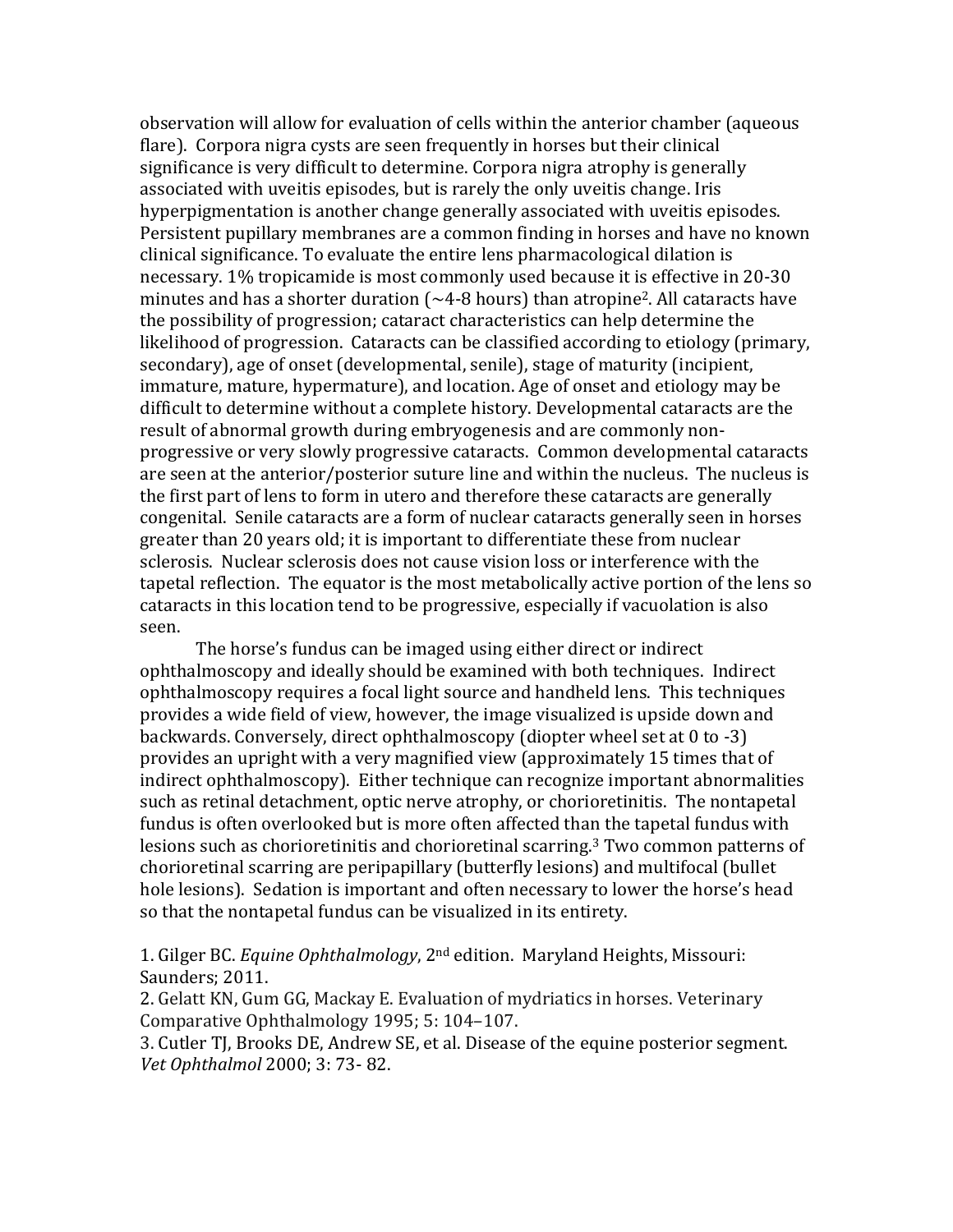#### **Diagnostics**

There are a few tests that are done routinely during an initial ocular examination. The Schirmer tear test measures the amount of tears produced in one minute. Normal is generally accepted as >15 mm/min, however, horses frequently have results that are off the strip within seconds  $(> 30 \text{ mm})^1$ . It is important to note that just because the quantity of tears is normal it does not mean that the quality of tears is normal.

Fluorescein stain is another diagnostic that is commonly performed. This can be used to diagnose corneal ulcers or corneal perforation, assess nasolacrimal duct patency, and determine tear film break up time. Fluorescein dye is lipophobic and hydrophilic. These characteristics prevent adherence to intact epithelium; however, breaks in the epithelium will result in stain adherence to the exposed stroma. It is called Seidel's test when stain is applied to a suspected corneal perforation. If aqueous fluid is leaking the stain becomes diluted and often rivulets can be seen. Application of stain to the cornea will also assess nasolacrimal duct patency and this is referred to as the Jones test. It generally takes 5-20 minutes for stain placed on the cornea to travel through the lacrimal puncta into the nasolacrimal duct and be visualized at the external meatus. The external meatus can be easily seen in the horse at the mucocutaneous junction on the nasal floor. The final test that is commonly performed with Fluorescein dye is the tear film break up time. To perform this test, stain is applied to the cornea and then the eyelids are blinked twice. The eyelids are then held open and the stain should start to evaporate at  $\sim$ 9 seconds<sup>2</sup>. If the stain starts to evaporate prior to that time, instability of the mucin layer is suspected.

Diagnostics that are frequently used but less available in the field include rose bengal stain, corneal touch threshold, and tonometry. If 1% rose bengal stain is used it should be done at the beginning of the examination because simple steps such as placement of a Schirmer tear strip can cause damage to the tear film. Uptake of rose Bengal stain will be seen when there are devitalized corneal and conjunctival cells not covered by an adequate tear film. Corneal touch threshold (CTT) is determined using an aesthesiometer. The filament was first applied at its maximal length; the length was decreased in 5 mm increments once it was determined that blink response at that particular length was not present. A positive response is 3 consecutive blinks. The average CTT for adult horses is 48mm3. Older horses and horses with Cushing's disease tend to have decreased corneal sensitivity which can predispose them to corneal ulceration. In many cases tonometry is a vital diagnostic tool. There are two common tools used in veterinary medicine to measure intraocular pressure (IOP). The Tono-Pen measures IOP via applanation tonometry, which converts the force required to flatten the cornea into mmHg<sup>4</sup>. The TonoVet measures IOP via rebound tonometry, which analyzes motion parameters of the probe after collision with the cornea 5. Normal intraocular pressure for horses is 15-25 mmHg. Decreased intraocular pressure is often due to inflammation. Glaucoma is defined by increased intraocular pressure and should be treated immediately to prevent complications such as retinal detachment.

Even further diagnostics can be pursued depending on the presenting complaint. Corneal ulceration often warrants cytology and culture. Application of 0.5%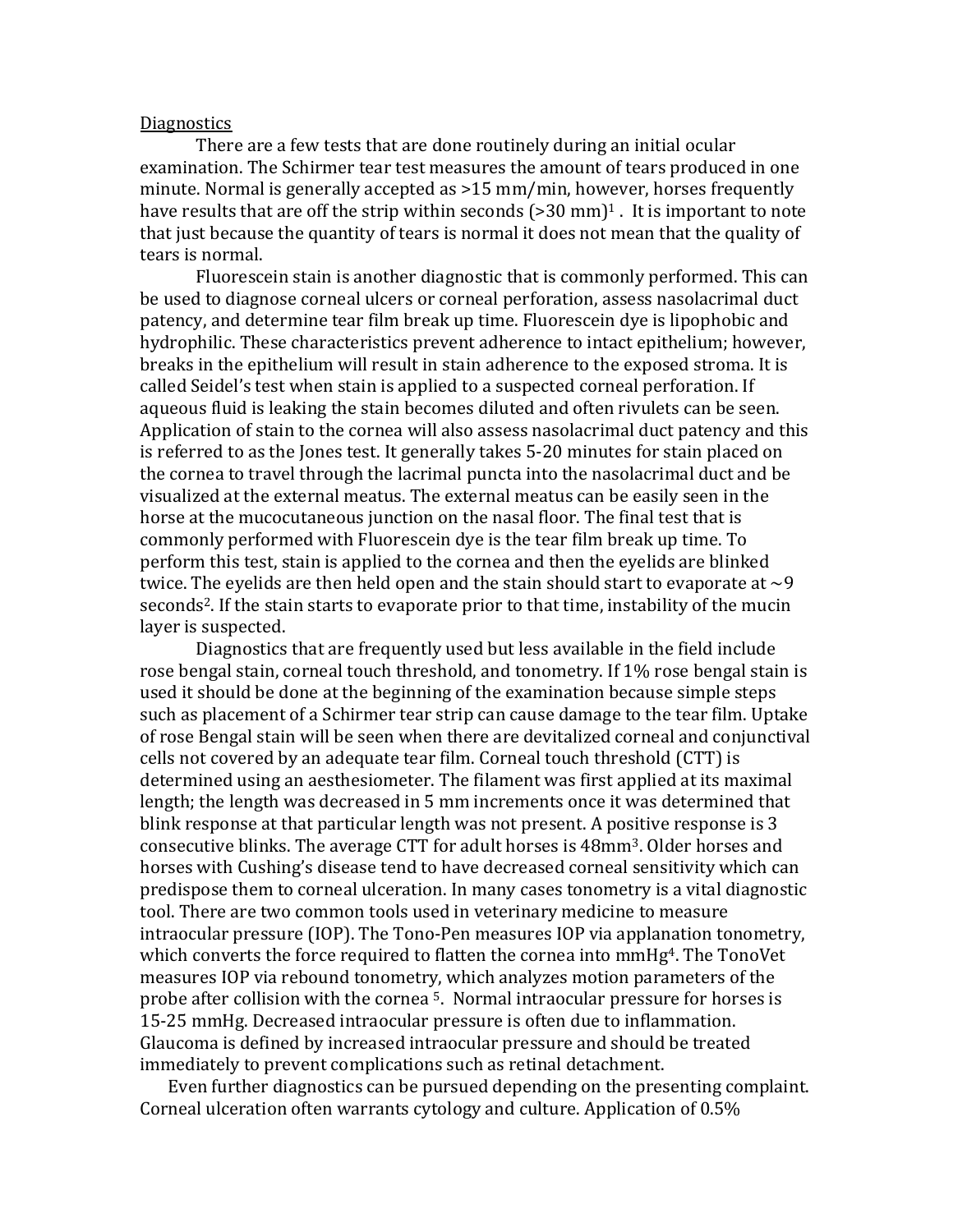proparacaine can facilitate these diagnostics in a painful eye. Cytology can be performed with either a cotton swab or the blunt edge of a scalpel blade. The collected material is then smeared onto a slide and examined for infectious organisms. Ocular ultrasound is most commonly used prior to phacoemulsification to rule out retinal detachment. Another common use for ocular ultrasound in horses is evaluation of extraocular masses. Electroretinography (ERG) is another diagnostic used in evaluation prior to phacoemulsification. This objectively evaluates retinal function via a series of light flashes and the responses they elicit.

1. Beech J, Zappala R, Smith G, Lindborg S., 2003. Schirmer tear test results in normal horses and ponies: effect of age, season, environment, sex, time of day and placement of strips. Veterinary Ophthalmology 6, 251-254.

2. Monclin SJ, Farnir F, Grauwels M, 2011. Determination of tear break-up time reference values and ocular tolerance of tetracaine hydrochloride eyedops in healthy horses. Equine Veterinary Journal 43, 74-77.

3. Kalf K, Utter M, Wotman K, 2008. Evaluation of duration of corneal anesthesia induced with ophthalmic 0.5% proparacaine hydrochloride by use of a Cochet-Bonnet aesthesiometer in clinically normal horses. AJVR 69, 1655-58.

4. Iliev, Goldblum, Katsoulis et al, 2006. Comparison of rebound tonometry with Goldmann applantation tonometry and correlation with central corneal thickness. Br J. Ophthalmol. 7, 833-35.

5. Knollinger, La Croix, Barrett, Miller, 2005. Evaluation of a rebound tonometer for measuring intraocular pressure in dogs and horses. J Am Vet Med Assoc. 227, 244-8.

## Subpalpebral Lavage

Placement of a subpalpebral lavage (SPL) is often necessary to facilitate medical treatment for ocular disease in horses. This device is used in horses due to their large size and extraordinarily strong orbicularis oculi muscle. Currently there are commercially available SPLs through MILA International. The catheter systems consist of a 12-gauge trocar and a catheter with an attached footplate. The catheter comes in two sizes: 36 inch and 60 inch. For every subpalpebral lavage placement the eye is thoroughly prepared with dilute betadine solution. Soaked gauze is used to wipe around the eyelids. After the cornea is anesthetized with topical 0.5% proparacaine, dilute betadine is applied to the cornea and conjunctiva via a syringe with the needle broken off. The SPL can be placed in either the superiolateral eyelid or the inferiomedial eyelid. The position of the SPL determines the nerve blocks necessary. To place a superiolateral SPL an auriculopalpebral (motor) and a supraorbital (sensory) nerve block should be performed. To place an inferiomedial SPL an auriculopalpebral and local lower lid nerve block should be performed. The SPL is aseptically placed in the location of choice. After placement of the catheter it is important to check the position of the footplate to ensure that it is correctly placed and tight against the palpebral conjunctiva. The catheter is then sutured to the head making sure that the tubing is never severely bent, which can lead to micropuncture. It is also important that the word MILA (on the catheter tubing) can be seen just outside of the eyelid. This assures us that the position of the footplate has not changed and is especially important when the SPL is placed in the upper lid.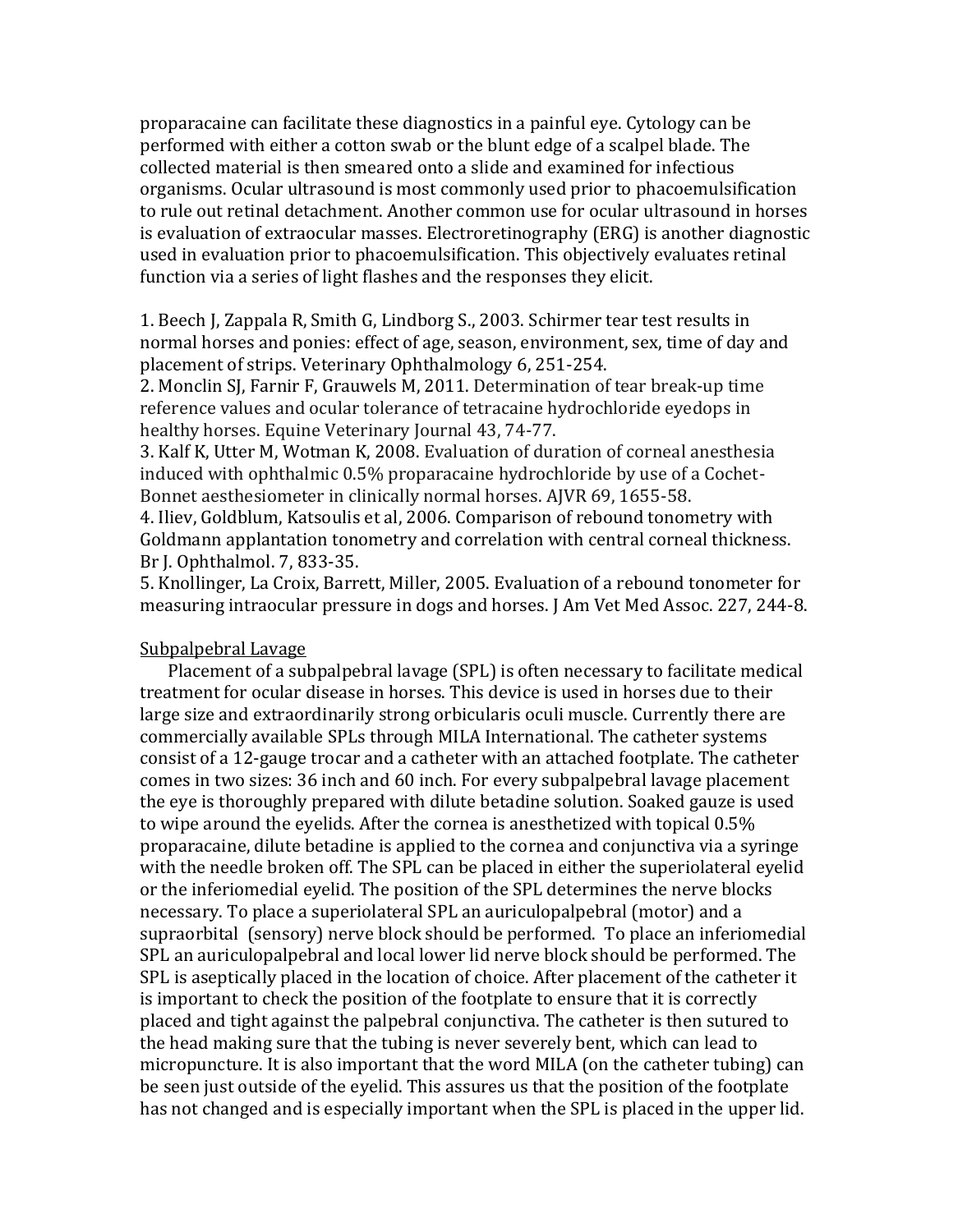If the footplate slips out of position a corneal ulcer can occur. Another SPL complication is a lid abscess. This usually occurs within a few days of SPL placement. In a retrospective study of 101 horses with SPLs placed, 10% were diagnosed with either a corneal ulceration due to the SPL catheter or a lid abscess<sup>1</sup>. The lid swelling associated with an SPL abscess can be quite severe but there is rarely discharge. Standard treatment includes administration of trimethoprim sulfamethoxazole (30 mg/kg PO BID) and application of Surpass cream to the eyelid. Complications associated with the SPL can often be avoided by correct placement of the catheter and proper management. The SPL needs to be thoroughly checked every time medications are given. The word "MILA" should always be easily read outside of the eyelid. The sutures should be intact and there should be no slack in the tubing on the horse's head. When injecting the medication it should flow easily and no leaks should be seen. The injection cap should be wiped with alcohol prior to every injection and the cap should be changed every 3 days to help maintain sterility of the tubing. Administration of medications can be done in two different ways. The first method is to give the medication and then follow the medication with a syringe of air. This method is effect, however, the air injection seems to cause corneal irritation and horses may become anxious about SPL treatment. The second method involves loading the line with a series of medications. After the loading process when a medication is injected into the tubing a different medication is pushed into the eye. This method has been shown to be effective in treating ocular disease<sup>2</sup> although it is very likely that the medications mix within the tubing.

1. White S, 1997. Construction and Placement of a subpalpebral lavage system for medication of the eye. How-To session AAEP 43, 160-162. 2. Johns IC, Beech J, Benson CE, Parente LL, 2010. In vitro evaluation of the antibiotic activity of combinations of ophthalmic drugs against common equine ocular pathogens. Journal of Equine Veterinary Science 30, 231-236.

#### Common Diseases

Due to its large size, the equine cornea is especially at risk for corneal ulceration. A standard corneal ulceration should heal within 5-7 days. If healing is prolonged, it is important to determine why the corneal ulcer is not healing in an appropriate time frame. The most common reasons are infection and indolence. Common bacteria associated with corneal infection are Streptococcus and Staphylococcus. Most fungal species, as well as Pseudomonas spp., are known for causing severe corneal malacia in a short period of time. Common fungal organisms responsible for corneal infection are Aspergillus and Fusarium. The rate of fungal infection of corneal ulcers in horses is significantly increased compared to any other species. The equine environment (straw stall, poor ventilation) may be the reason for this. An indolent ulcer can occur in any horse, but has been associated with increased age and Equine Cushing's disease. In this disease process the proteins that normally bind the epithelium to the stroma are absent. Aggressive debridement (diamond burr keratectomy) can help to establish clean epithelial margins and stimulate proper healing. Placement of a contact lens provides comfort as well as encourages normal epithelial-stromal attachments.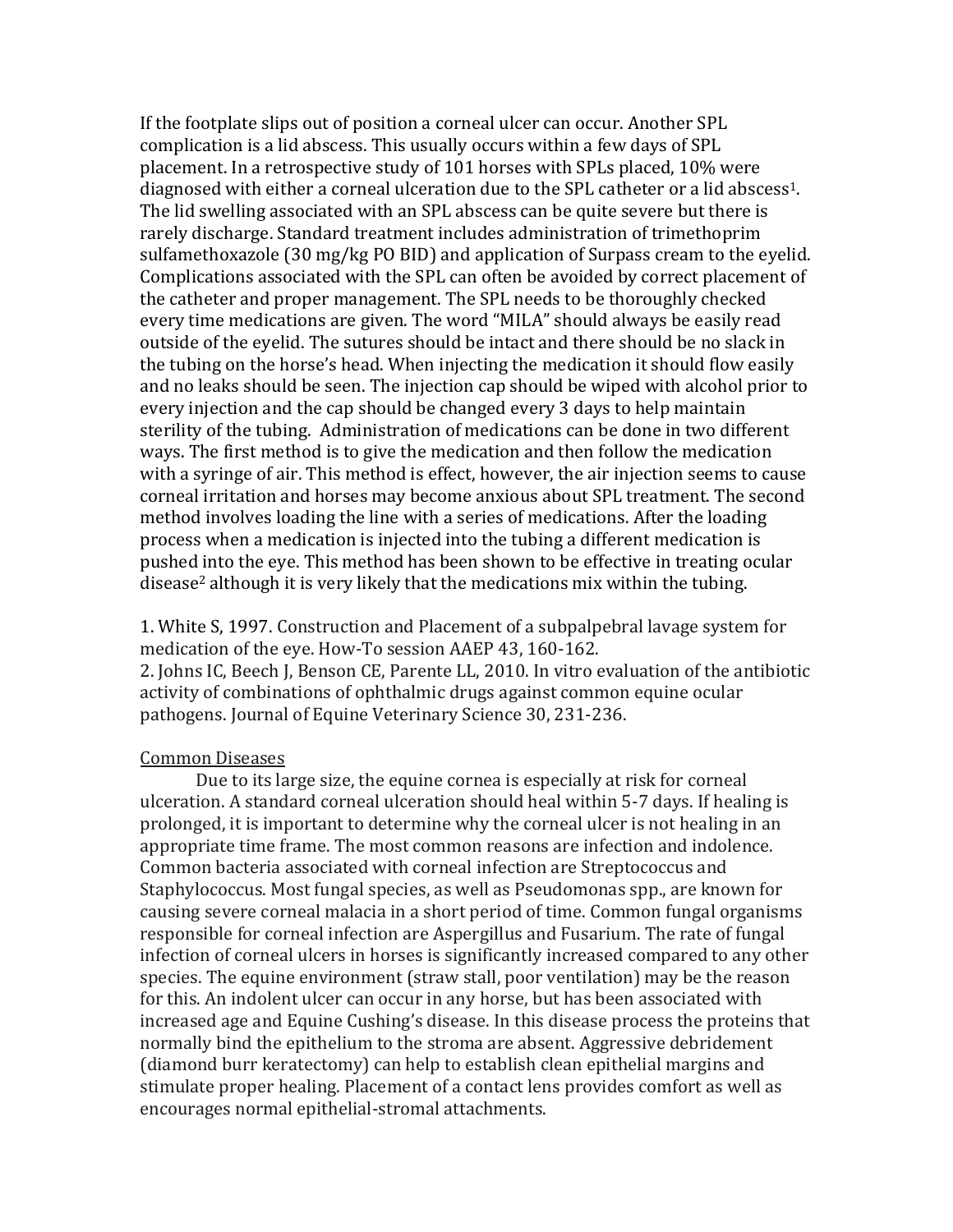Uveitis is inflammation of the uvea (iris, ciliary body, choroid) and can be caused by trauma, infection, or immune-mediated disease. Equine Recurrent Uveitis (ERU) is a disease complex that can have globe and vision threatening consequences (glaucoma, cataracts, retinal detachment). The pathogenesis of ERU has been shown to involve a T-cell-mediated response. This response may or may not be triggered by ocular inflammation, including bacterial infections. The presence of leptospiral organisms has been suggested as a cause of ERU in some areas (California<sup>1</sup>, New York2, Europe) but in other areas no correlation has been seen (midwestern and southeastern United States). In California horses with ERU had leptospira organisms detected in the aqueous fluid and in New York horses with ERU had increased seropositive horses in comparison to a control group. At the University of Zurich Leptospira organisms were detected in 79% of aqueous and/or vitreous samples from horses with ERU3. In Europe it is common to treat these cases with a pars plana vitrectomy to remove the organisms. In the previously mentioned group of horses, 73% of horses that underwent this procedure had no further episodes of uveitis. However, in the United States the pars plana vitrectomy has not proven to be as successful. One theory is that the disease process has various causes based on geographic location. In the United States, ERU is often treated medically with either topical steroids or topical nonsteroidal anti-inflammatories. In the past decade cyclosporine implants have been routinely used for control of ERU. Implantation of the device decreases the frequency and severity of episodes. A long-term retrospective showed increased uveitis episodes and vision loss after 48 months, suggesting that replacement of the cyclosporine implants at this time may be beneficial4.

Squamous cell carcinoma (SCC) is the most common ocular and adnexal neoplasm in horses. This tumor is typically locally invasive but can metastasize to the local lymph nodes. The most common locations are third eyelid, limbus, cornea, and adnexa. Horses with light coat color or areas of hypopigmentation have a higher prevalence of ocular SCC5. Limbal squamous cell carcinoma is overrepresented in the Haflinger6. Multiple studies have shown that success of treatment is based on size of the lesion. There are many treatment options including surgical excision, cryotherapy, immunotherapy, radiation<sup>5</sup>, chemotherapy<sup>7,8</sup>, photodynamic therapy  $(PDT)^9$ , and carbon dioxide laser ablation<sup>10</sup>. Surgical therapy combined with adjunctive therapy has been shown to lower the recurrence rate. The recurrence rates for surgical excision combined with radiation treatment, carbon dioxide ablation, photodynamic therapy, or Mitomycin C administration have all shown similar recurrence rates  $(12{\text -}22\%)$ <sup>5, 7-10</sup>. Recurrence can be severely delayed so horses should be monitored very closely in the future<sup>11</sup>.

1. Faber N, Crawford M, LeFebvre R, Buyukmihci N, Madigan J, Willits N, 2000. Detection of Leptospira spp. in the Aqueous Humor of Horses with Naturally Acquired Recurrent Uveitis. Journal of Clinical Microbiology 38, 2731-2733. 2. Dwyer A, Crockett R, Kaslow C, 1995. Association of Leptospiral seroreactivity and breed with uveitis and blindness in horses: 372 cases (1986-1993). JAVMA 207, 1327-1331.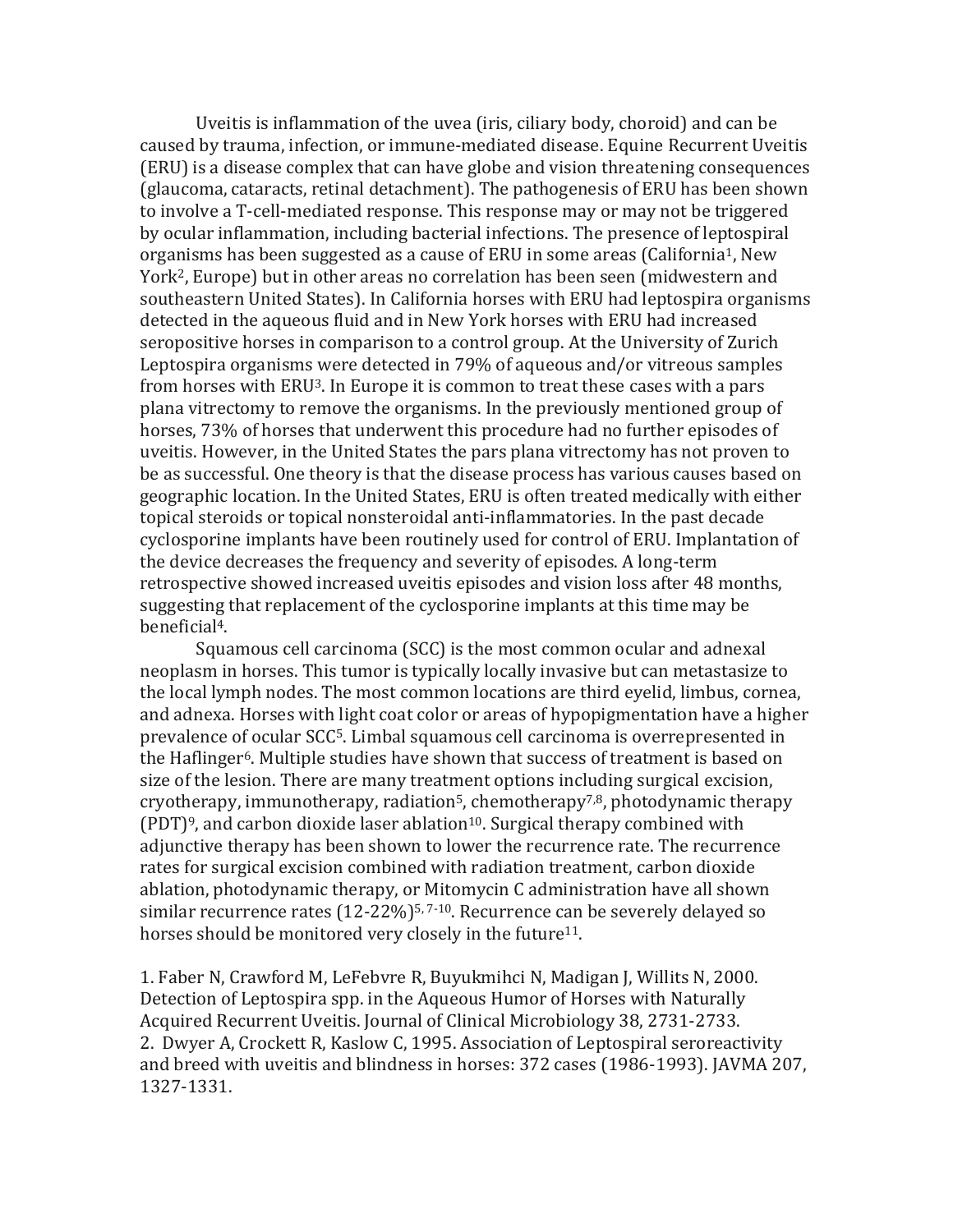3. Toemoerdy, E, 2009. Long-term results after pars plana vitrectomy in horses with recurrent uveitis. Vetsuisse Faculty Section of Ophthalmology. Zurich. Dr. med. vet. 98.

4. Gilger B, Wilkie D, Clode A, et al., 2010. Long-term outcome after implantation of a suprachoroidal cyclosporine drug delivery device in horses with recurrent uveitis. Veterinary Ophthalmology 13, 294-300.

5. Mosunic C, Moore P, Carmicheal K, et al, 2004. Effects of treatment with and without adjuvant radiation therapy on recurrence of ocular and adnexal squamous cell carcinoma in horses: 157 cases (1985–2002). JAVMA 225, 1733-38.

6. Bosch G, Klein W, 2005. Superficial keratectomy and cryosurgery as therapy for limbal neoplasms in 13 horses. Veterinary Ophthalmology 8, 241-46.

7. Malalana F, Knottenbelt D, McKane S, 2010. Mitomycin C, with or without surgery, for the treatment of ocular squamous cell carcinoma in horses. Veterinary Record 167, 373-76.

8. Theon A, Wilson D, Magdesian K, et al., 2007. Long-term outcome associated with intratumoral chemotherapy with cisplatin for cutaneous tumors in equidae: 573 cases (1995–2004). JAVMA 230, 1506-1513.

9. Giuliano E, MacDonald I, McCaw D, et al, 2008. Photodynamic therapy for the treatment of periocular squamous cell carcinoma in horses: a pilot study. Veterinary Ophthalmolgy 11, 27-34.

10. Michau T, Davidson M, Gilger B, 2012. Carbon dioxide laser photoablation adjunctive therapy following superficial lamellar keratectomy and bulbar conjunctivectomy for the treatment of corneolimbal squamous cell carcinoma in horses: a review of 24 cases. Veterinary Ophthalmology 15, 245-253.

11. Mair T, Sherlock C, Pearson G. Delayed metastasis of ocular squamous cell carcinoma following treatment in five horses. Equine Veterinary Education 1-7.

# Common Medications

Topical medications are commonly used in many equine ocular diseases. There are a wide variety of drugs that are used so it is important to know the purpose of each medication and how each should be used. Ointments are used most frequently because they have a greater contact time than a solution so can be given less frequently. However, if a subpalpebral lavage system is in place then solutions must be used. Medications can also be given via a subconjunctival injection. This is performed when sustained, high concentrations of a medication are necessary. This injection is performed using a 25 or 27 gauge needle within the bulbar conjunctiva. To treat disease of the posterior segment, systemic medications are recommended. The blood-ocular barrier prevents medications from entering the eye, however, inflammation breaks down this barrier and allows penetration of medications. An intraocular injection provides direct delivery of medications into the globe. The consequence of this procedure is the inflammation that is created. An intraocular injection is most commonly performed in cases of an end-stage and painful globe (gentamicin) or the presence of fibrin within the anterior chamber (tissue plasminogen activator). Antimicrobials are probably the group of topical medications with the most variety. Broad-spectrum antimicrobials are most commonly prescribed. These include neomycin polymyxin bacitracin or gramicidin,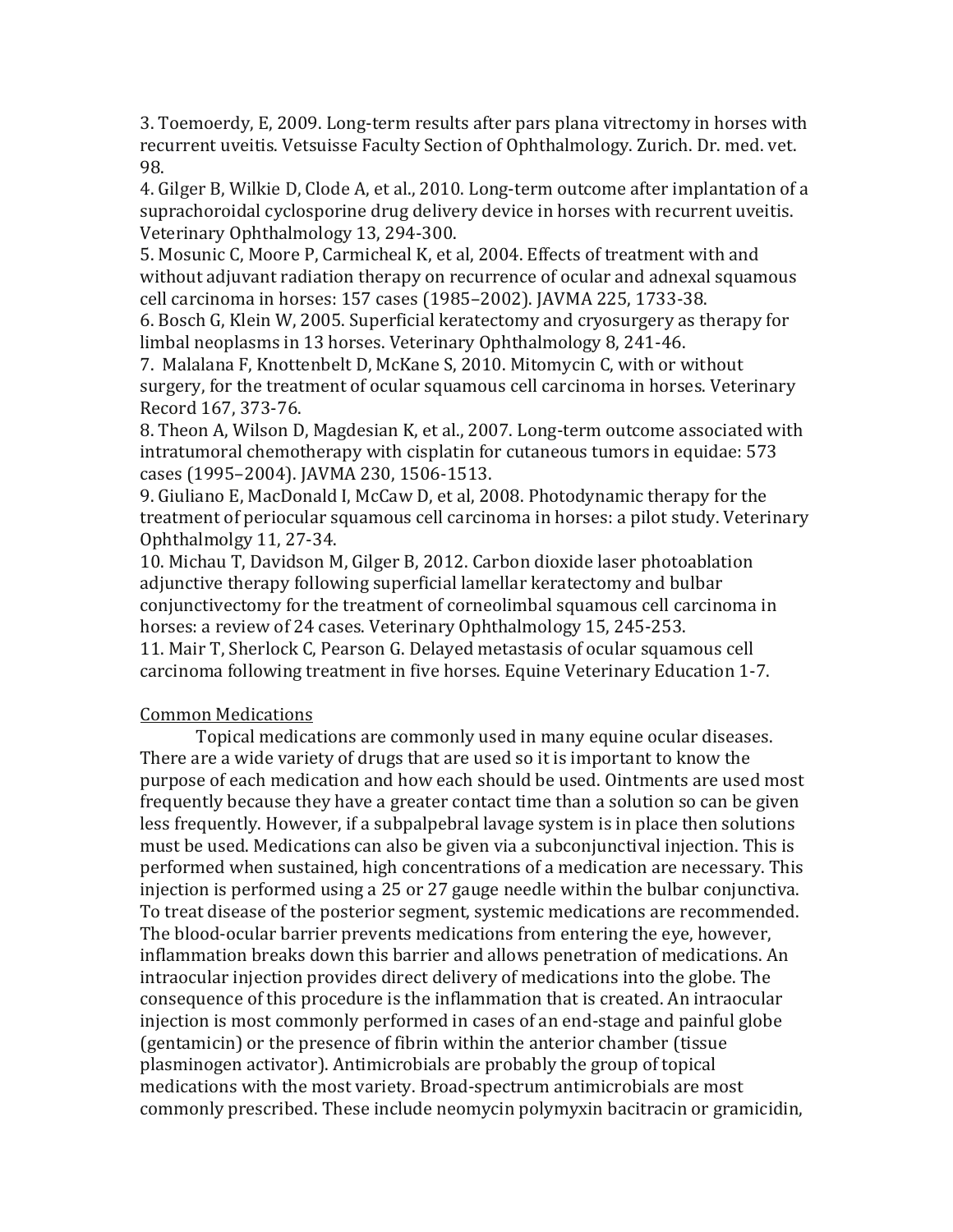and chloramphenicol. Neomycin and polymyxin combinations are a good first line of defense choice for routine corneal ulcerations. Fluoroquinolones (ofloxacin, ciprofloxacin) are also broad spectrum but have weaker gram-positive coverage. For this reason, if gram-positive cocci are seen on cytology we will give cefazolin in addition to a fluoroquinolone. Cefazolin has great efficacy against gram positive cocci. Other medications that have a weaker spectrum but are good for possible Pseudomonas infection are tobramycin and gentamicin. Tetracyclines are used more commonly in large animal species where Chlamydophila infections are the primary concern (goats, camelids).

Antifungal medications are a very important group of drugs in our equine patients. The efficacy of each antifungal depends of the species of fungus present and also seems to be influenced by geographic location. The most commonly isolated fungal organisms are Aspergillus and Fusarium. In vitro susceptibility testing of isolates from northeastern United States had a low percentage (27.5%) of isolates susceptible to miconazole<sup>1</sup>. However, in vitro susceptibility of isolates from horses with fungal keratomycosis in Florida had a high percentage (77-86%) of organisms susceptible to miconazole2. In both studies the fungal isolates were most susceptible to natamycin. Voriconazole is a newer topical azole that has excellent corneal penetration with detectable aqueous concentrations in horses. A recent study of in vitro susceptibility patterns using fungal isolates from the Midwestern and southern United Stated revealed increased susceptibility of isolates (especially Aspergillus spp.) to voriconazole compared to natamycin3.

Topical steroid medications are ALWAYS contraindicated in the case of corneal ulceration. Administration of topical steroids in the face of ulceration can lead to disastrous complications such as infection. Dexamethasone is the most potent topical steroid and the most common choice in our equine patients. Prednisolone is approximately 6 times less potent and hydrocortisone is approximately 25 times less potent than dexamethasone.

Topical nonsteroidal anti-inflammatory medications are also contraindicated in cases of corneal ulceration. Topical NSAIDs impair epithelialization and can delay healing time. The most commonly used topical NSAIDs are diclofenac and flurbiprofen.

Mydriatic drugs are commonly used in many ophthalmic disease processes. They are used to relieve ciliary spasm, which can be extremely painful, and to prevent posterior synechiae in states of uveitis. Tropicamide has a quick onset  $\sim 20$ minutes) and short duration of action (4-8 hours). For this reason it is good for diagnostic purposes but a poor choice for therapeutic purposes. Atropine has a longer onset  $(\sim 1$  hour), but a longer duration of action and for that reason it is a good therapeutic choice. In normal horses the effect can last for weeks, however, horses with ocular disease may not respond to twice daily administration. In horses there is a limited variety of medical treatment options for glaucoma. The most commonly used medication is Cosopt. This is a combination of timolol, a betablocker, and dorzolamide, a carbonic anhydrase inhibitor. Both of these medications decrease intraocular pressure by reducing the production of aqueous fluid.